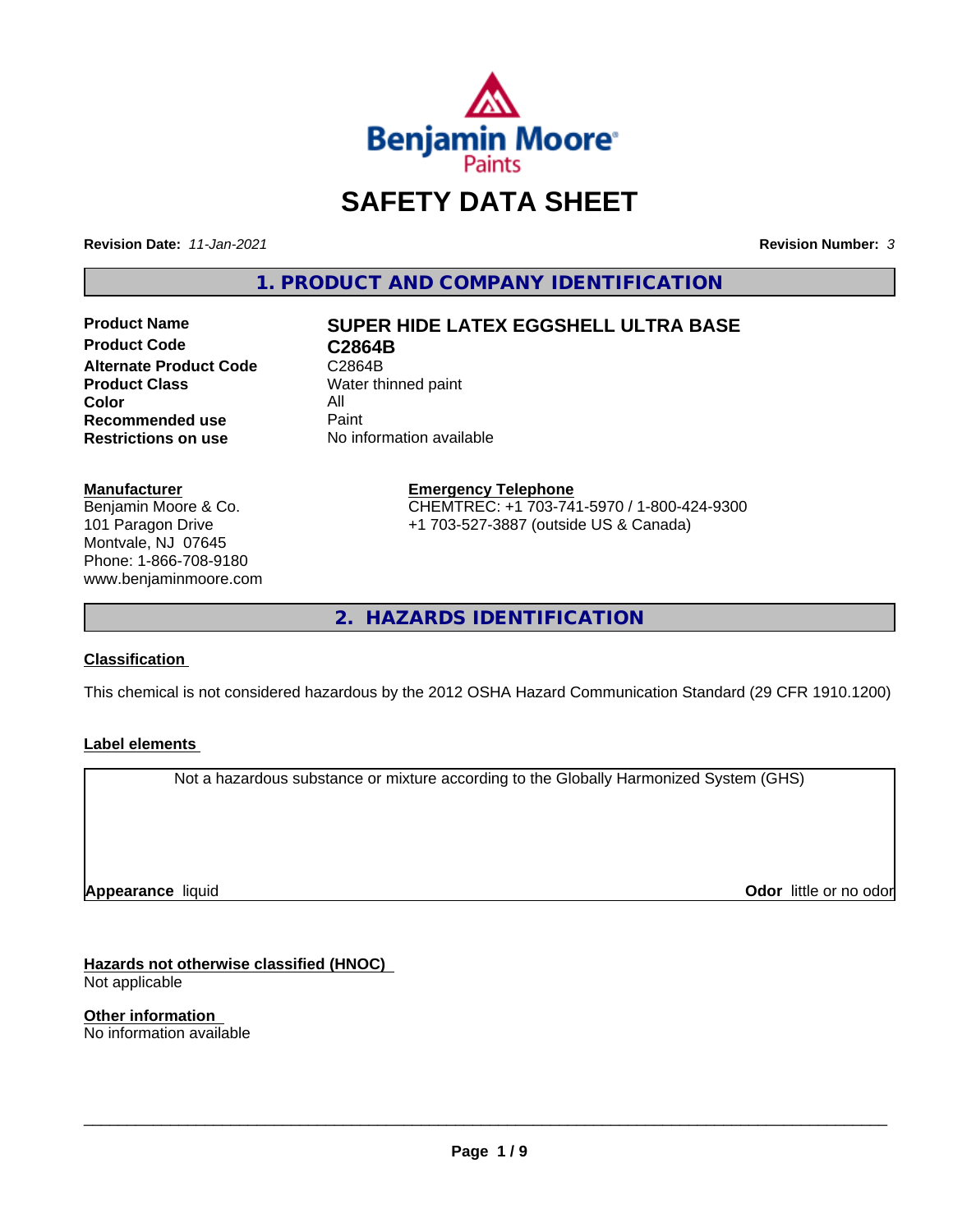**WARNING:** This product contains isothiazolinone compounds at levels of <0.1%. These substances are biocides commonly found in most paints and a variety of personal care products as a preservative. Certain individuals may be sensitive or allergic to these substances, even at low levels.

# **3. COMPOSITION INFORMATION ON COMPONENTS**

| Chemical name                                                                | CAS No.       | Weight-%  |
|------------------------------------------------------------------------------|---------------|-----------|
| Limestone                                                                    | 1317-65-3     | $10 - 15$ |
| Kaolin, calcined                                                             | 92704-41-1    | -5        |
| Propylene glycol                                                             | $57 - 55 - 6$ | - 5       |
| Propanoic acid, 2-methyl-, monoester with<br>2,2,4-trimethyl-1,3-pentanediol | 25265-77-4    | - 5       |

|                                                  | 4. FIRST AID MEASURES                                                                                    |
|--------------------------------------------------|----------------------------------------------------------------------------------------------------------|
| <b>General Advice</b>                            | No hazards which require special first aid measures.                                                     |
| <b>Eye Contact</b>                               | Rinse thoroughly with plenty of water for at least 15 minutes and consult a<br>physician.                |
| <b>Skin Contact</b>                              | Wash off immediately with soap and plenty of water while removing all<br>contaminated clothes and shoes. |
| <b>Inhalation</b>                                | Move to fresh air. If symptoms persist, call a physician.                                                |
| Ingestion                                        | Clean mouth with water and afterwards drink plenty of water. Consult a physician<br>if necessary.        |
| <b>Most Important</b><br><b>Symptoms/Effects</b> | None known.                                                                                              |
| <b>Notes To Physician</b>                        | Treat symptomatically.                                                                                   |
|                                                  | F FINE FICUTING MEACURES                                                                                 |

**5. FIRE-FIGHTING MEASURES**

| Use extinguishing measures that are appropriate to local<br>circumstances and the surrounding environment.                                   |
|----------------------------------------------------------------------------------------------------------------------------------------------|
| As in any fire, wear self-contained breathing apparatus<br>pressure-demand, MSHA/NIOSH (approved or equivalent)<br>and full protective gear. |
| Closed containers may rupture if exposed to fire or<br>extreme heat.                                                                         |
| No                                                                                                                                           |
| No                                                                                                                                           |
| Not applicable<br>Not applicable                                                                                                             |
|                                                                                                                                              |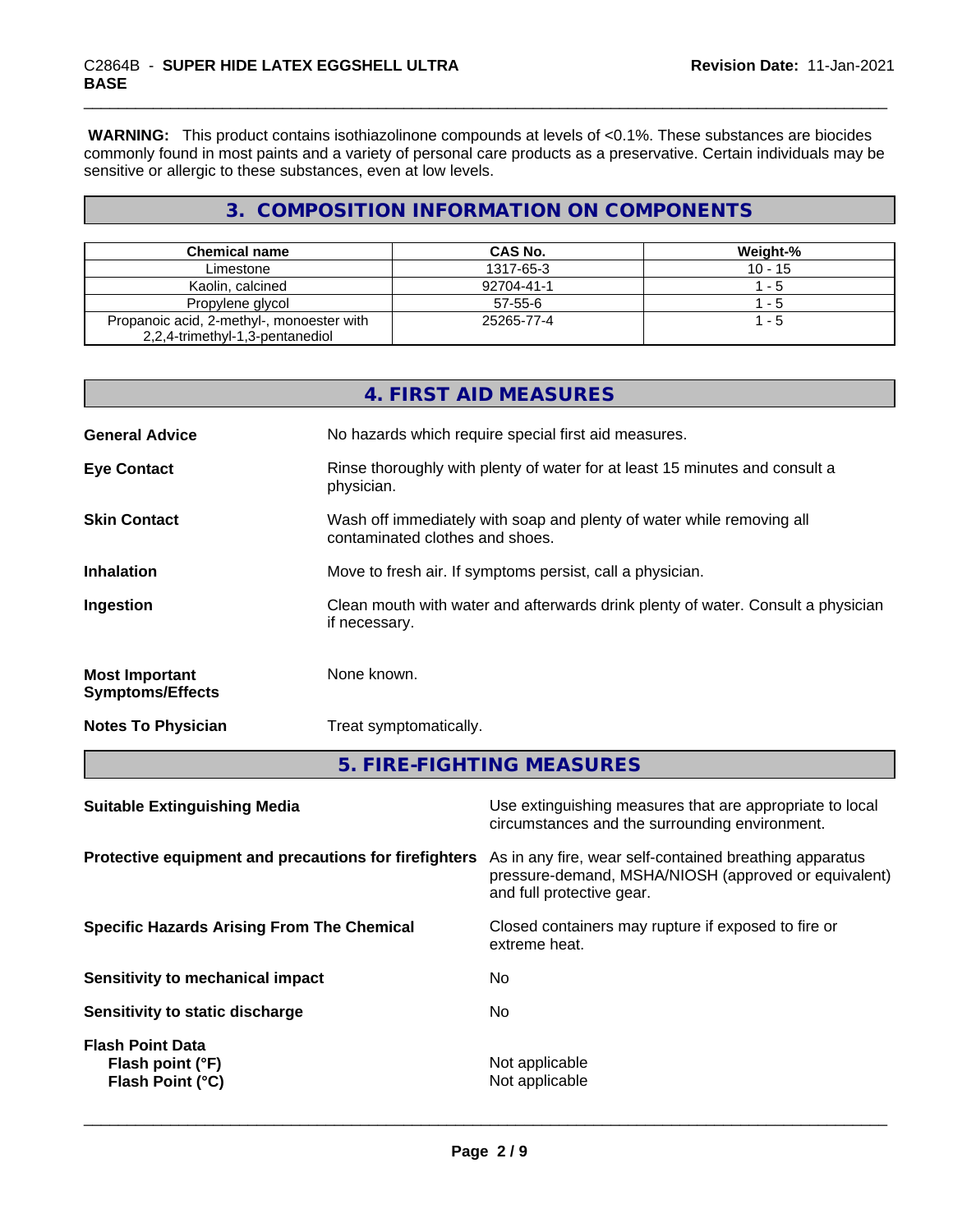| Method                                  |                                                               |                 | Not applicable                   |                                |
|-----------------------------------------|---------------------------------------------------------------|-----------------|----------------------------------|--------------------------------|
|                                         | <b>Flammability Limits In Air</b>                             |                 |                                  |                                |
|                                         | Lower flammability limit:<br><b>Upper flammability limit:</b> |                 | Not applicable<br>Not applicable |                                |
| <b>NFPA</b>                             | Health: 1                                                     | Flammability: 0 | <b>Instability: 0</b>            | <b>Special: Not Applicable</b> |
| <b>NFPA Legend</b><br>0 - Not Hazardous |                                                               |                 |                                  |                                |

- 1 Slightly
- 2 Moderate
- 3 High
- 
- 4 Severe

*The ratings assigned are only suggested ratings, the contractor/employer has ultimate responsibilities for NFPA ratings where this system is used.*

*Additional information regarding the NFPA rating system is available from the National Fire Protection Agency (NFPA) at www.nfpa.org.*

# **6. ACCIDENTAL RELEASE MEASURES**

| <b>Personal Precautions</b>      | Avoid contact with skin, eyes and clothing. Ensure adequate ventilation.                                                                                                         |
|----------------------------------|----------------------------------------------------------------------------------------------------------------------------------------------------------------------------------|
| <b>Other Information</b>         | Prevent further leakage or spillage if safe to do so.                                                                                                                            |
| <b>Environmental precautions</b> | See Section 12 for additional Ecological Information.                                                                                                                            |
| <b>Methods for Cleaning Up</b>   | Soak up with inert absorbent material. Sweep up and shovel into suitable<br>containers for disposal.                                                                             |
|                                  | 7. HANDLING AND STORAGE                                                                                                                                                          |
| Handling                         | Avoid contact with skin, eyes and clothing. Avoid breathing vapors, spray mists or<br>sanding dust. In case of insufficient ventilation, wear suitable respiratory<br>equipment. |
| <b>Storage</b>                   | Keep container tightly closed. Keep out of the reach of children.                                                                                                                |
| <b>Incompatible Materials</b>    | No information available                                                                                                                                                         |
|                                  |                                                                                                                                                                                  |

# **8. EXPOSURE CONTROLS/PERSONAL PROTECTION**

## **Exposure Limits**

| <b>Chemical name</b> | <b>ACGIH TLV</b> | <b>OSHA PEL</b>                       |
|----------------------|------------------|---------------------------------------|
| ∟imestone            | N/E              | $T$ $M$<br>` mɑ/m∘<br><b>VVM</b><br>ັ |
|                      |                  | TWA<br>ma/m<br>ບ ເ                    |

#### **Legend**

ACGIH - American Conference of Governmental Industrial Hygienists Exposure Limits OSHA - Occupational Safety & Health Administration Exposure Limits N/E - Not Established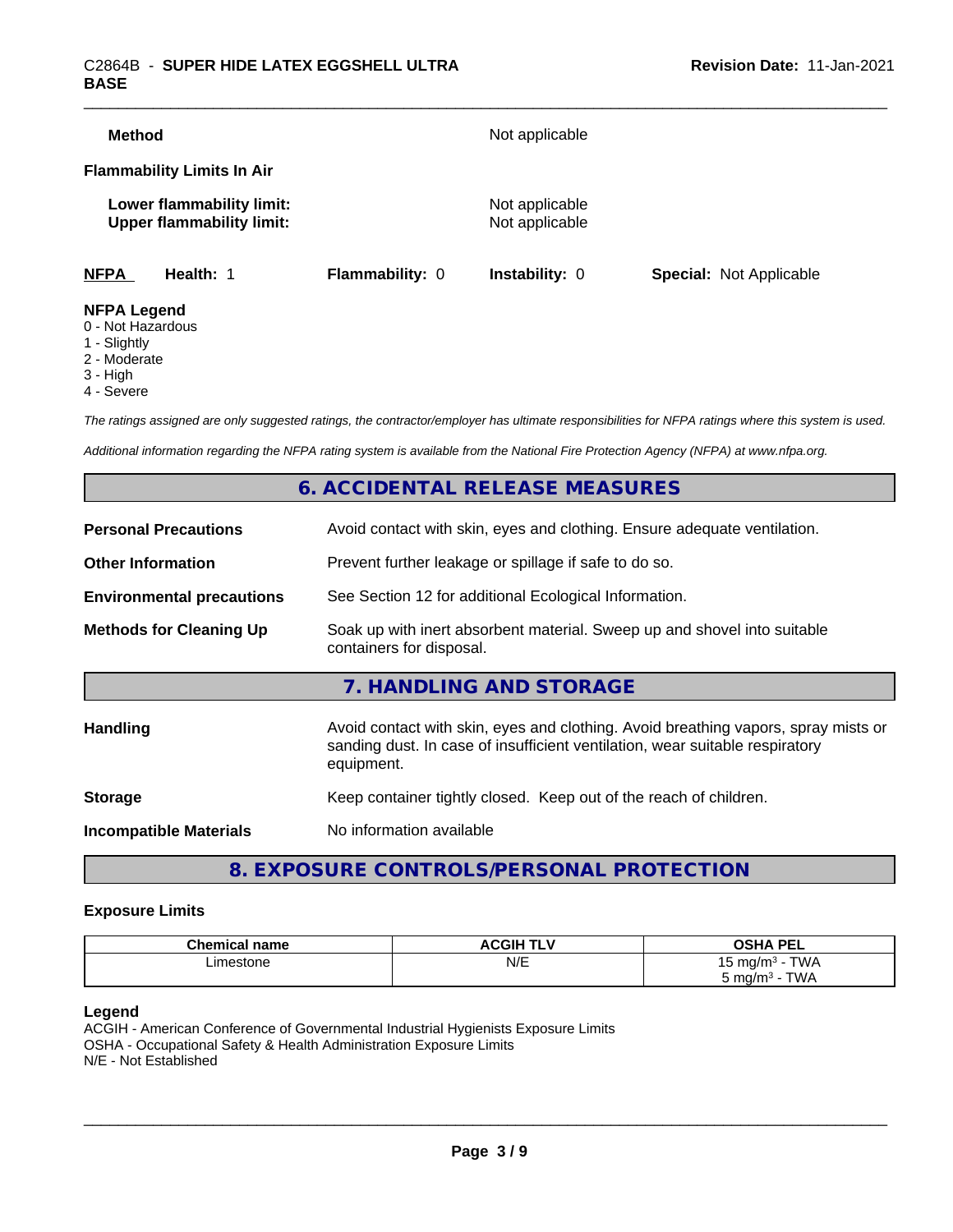| <b>Engineering Measures</b>          | Ensure adequate ventilation, especially in confined areas.                                                                          |  |  |
|--------------------------------------|-------------------------------------------------------------------------------------------------------------------------------------|--|--|
| <b>Personal Protective Equipment</b> |                                                                                                                                     |  |  |
| <b>Eye/Face Protection</b>           | Safety glasses with side-shields.                                                                                                   |  |  |
| <b>Skin Protection</b>               | Protective gloves and impervious clothing.                                                                                          |  |  |
| <b>Respiratory Protection</b>        | In case of insufficient ventilation wear suitable respiratory equipment.                                                            |  |  |
| <b>Hygiene Measures</b>              | Avoid contact with skin, eyes and clothing. Remove and wash contaminated<br>clothing before re-use. Wash thoroughly after handling. |  |  |

# **9. PHYSICAL AND CHEMICAL PROPERTIES**

| Appearance                           | liquid                   |
|--------------------------------------|--------------------------|
| Odor                                 | little or no odor        |
| <b>Odor Threshold</b>                | No information available |
| Density (Ibs/gal)                    | $9.5 - 9.9$              |
| <b>Specific Gravity</b>              | $1.14 - 1.19$            |
| рH                                   | No information available |
| <b>Viscosity (cps)</b>               | No information available |
| Solubility(ies)                      | No information available |
| <b>Water solubility</b>              | No information available |
| <b>Evaporation Rate</b>              | No information available |
| Vapor pressure                       | No information available |
| Vapor density                        | No information available |
| Wt. % Solids                         | $40 - 50$                |
| Vol. % Solids                        | $30 - 40$                |
| Wt. % Volatiles                      | $50 - 60$                |
| Vol. % Volatiles                     | $60 - 70$                |
| <b>VOC Regulatory Limit (g/L)</b>    | < 100                    |
| <b>Boiling Point (°F)</b>            | 212                      |
| <b>Boiling Point (°C)</b>            | 100                      |
| Freezing point (°F)                  | 32                       |
| <b>Freezing Point (°C)</b>           | 0                        |
| Flash point (°F)                     | Not applicable           |
| Flash Point (°C)                     | Not applicable           |
| <b>Method</b>                        | Not applicable           |
| Flammability (solid, gas)            | Not applicable           |
| <b>Upper flammability limit:</b>     | Not applicable           |
| Lower flammability limit:            | Not applicable           |
| <b>Autoignition Temperature (°F)</b> | No information available |
| <b>Autoignition Temperature (°C)</b> | No information available |
| Decomposition Temperature (°F)       | No information available |
| Decomposition Temperature (°C)       | No information available |
| <b>Partition coefficient</b>         | No information available |

# **10. STABILITY AND REACTIVITY**

**Reactivity Not Applicable Not Applicable** 

**Chemical Stability Chemical Stability** Stable under normal conditions.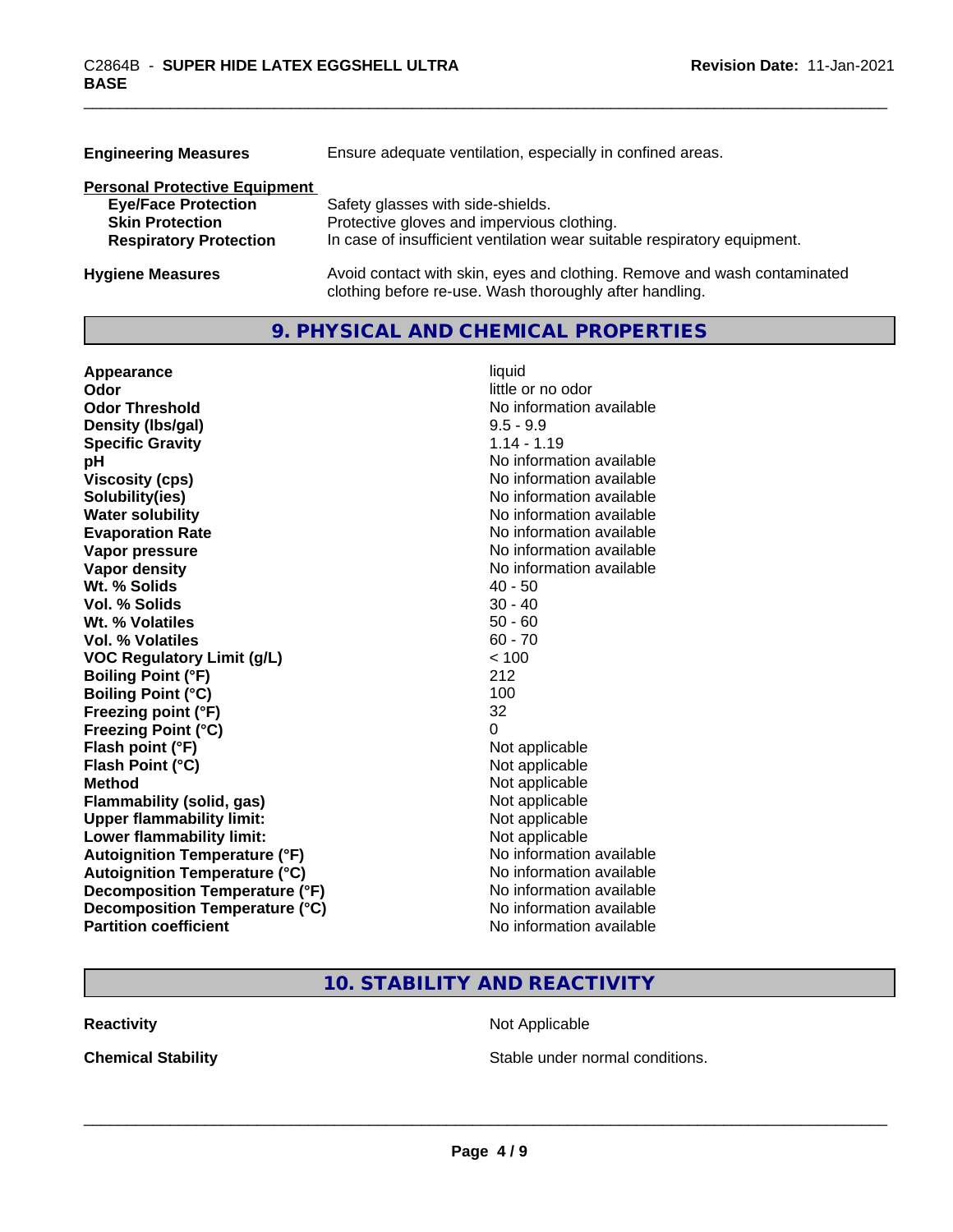| <b>Conditions to avoid</b>                                                                                                                                                                                                                                                                                                                                                                                                                      |                                                                                                                                                                                                                                                                                                                                                                                                                                                                                                                                                                                                                                                                                                                                                                | Prevent from freezing.                   |                           |
|-------------------------------------------------------------------------------------------------------------------------------------------------------------------------------------------------------------------------------------------------------------------------------------------------------------------------------------------------------------------------------------------------------------------------------------------------|----------------------------------------------------------------------------------------------------------------------------------------------------------------------------------------------------------------------------------------------------------------------------------------------------------------------------------------------------------------------------------------------------------------------------------------------------------------------------------------------------------------------------------------------------------------------------------------------------------------------------------------------------------------------------------------------------------------------------------------------------------------|------------------------------------------|---------------------------|
| <b>Incompatible Materials</b>                                                                                                                                                                                                                                                                                                                                                                                                                   |                                                                                                                                                                                                                                                                                                                                                                                                                                                                                                                                                                                                                                                                                                                                                                | No materials to be especially mentioned. |                           |
| <b>Hazardous Decomposition Products</b>                                                                                                                                                                                                                                                                                                                                                                                                         |                                                                                                                                                                                                                                                                                                                                                                                                                                                                                                                                                                                                                                                                                                                                                                | None under normal use.                   |                           |
| <b>Possibility of hazardous reactions</b>                                                                                                                                                                                                                                                                                                                                                                                                       |                                                                                                                                                                                                                                                                                                                                                                                                                                                                                                                                                                                                                                                                                                                                                                | None under normal conditions of use.     |                           |
|                                                                                                                                                                                                                                                                                                                                                                                                                                                 |                                                                                                                                                                                                                                                                                                                                                                                                                                                                                                                                                                                                                                                                                                                                                                | 11. TOXICOLOGICAL INFORMATION            |                           |
| <b>Product Information</b>                                                                                                                                                                                                                                                                                                                                                                                                                      |                                                                                                                                                                                                                                                                                                                                                                                                                                                                                                                                                                                                                                                                                                                                                                |                                          |                           |
| Information on likely routes of exposure                                                                                                                                                                                                                                                                                                                                                                                                        |                                                                                                                                                                                                                                                                                                                                                                                                                                                                                                                                                                                                                                                                                                                                                                |                                          |                           |
| <b>Principal Routes of Exposure</b>                                                                                                                                                                                                                                                                                                                                                                                                             | Eye contact, skin contact and inhalation.                                                                                                                                                                                                                                                                                                                                                                                                                                                                                                                                                                                                                                                                                                                      |                                          |                           |
| <b>Acute Toxicity</b>                                                                                                                                                                                                                                                                                                                                                                                                                           |                                                                                                                                                                                                                                                                                                                                                                                                                                                                                                                                                                                                                                                                                                                                                                |                                          |                           |
| <b>Product Information</b>                                                                                                                                                                                                                                                                                                                                                                                                                      | No information available                                                                                                                                                                                                                                                                                                                                                                                                                                                                                                                                                                                                                                                                                                                                       |                                          |                           |
| Symptoms related to the physical, chemical and toxicological characteristics                                                                                                                                                                                                                                                                                                                                                                    |                                                                                                                                                                                                                                                                                                                                                                                                                                                                                                                                                                                                                                                                                                                                                                |                                          |                           |
| <b>Symptoms</b>                                                                                                                                                                                                                                                                                                                                                                                                                                 | No information available                                                                                                                                                                                                                                                                                                                                                                                                                                                                                                                                                                                                                                                                                                                                       |                                          |                           |
|                                                                                                                                                                                                                                                                                                                                                                                                                                                 |                                                                                                                                                                                                                                                                                                                                                                                                                                                                                                                                                                                                                                                                                                                                                                |                                          |                           |
| Eye contact<br><b>Skin contact</b><br><b>Inhalation</b><br>Ingestion<br><b>Sensitization</b><br><b>Neurological Effects</b><br><b>Mutagenic Effects</b><br><b>Reproductive Effects</b><br><b>Developmental Effects</b><br><b>Target organ effects</b><br><b>STOT - single exposure</b><br><b>STOT - repeated exposure</b><br>Other adverse effects<br><b>Aspiration Hazard</b><br><b>Numerical measures of toxicity</b><br><b>ATEmix (oral)</b> | Delayed and immediate effects as well as chronic effects from short and long-term exposure<br>May cause slight irritation.<br>Substance may cause slight skin irritation. Prolonged or repeated contact may dry<br>skin and cause irritation.<br>May cause irritation of respiratory tract.<br>Ingestion may cause gastrointestinal irritation, nausea, vomiting and diarrhea.<br>No information available<br>No information available.<br>No information available.<br>No information available.<br>No information available.<br>No information available.<br>No information available.<br>No information available.<br>No information available.<br>No information available<br>The following values are calculated based on chapter 3.1 of the GHS document |                                          |                           |
| <b>ATEmix (dermal)</b>                                                                                                                                                                                                                                                                                                                                                                                                                          | 45426 mg/kg<br>670632 mg/kg                                                                                                                                                                                                                                                                                                                                                                                                                                                                                                                                                                                                                                                                                                                                    |                                          |                           |
| <b>Component Information</b>                                                                                                                                                                                                                                                                                                                                                                                                                    |                                                                                                                                                                                                                                                                                                                                                                                                                                                                                                                                                                                                                                                                                                                                                                |                                          |                           |
| Chemical name<br>Kaolin, calcined<br>92704-41-1<br>Propylene glycol                                                                                                                                                                                                                                                                                                                                                                             | Oral LD50<br>> 2000 mg/kg (Rat)<br>$= 20$ g/kg (Rat)                                                                                                                                                                                                                                                                                                                                                                                                                                                                                                                                                                                                                                                                                                           | Dermal LD50<br>$= 20800$ mg/kg (Rabbit)  | Inhalation LC50<br>$\sim$ |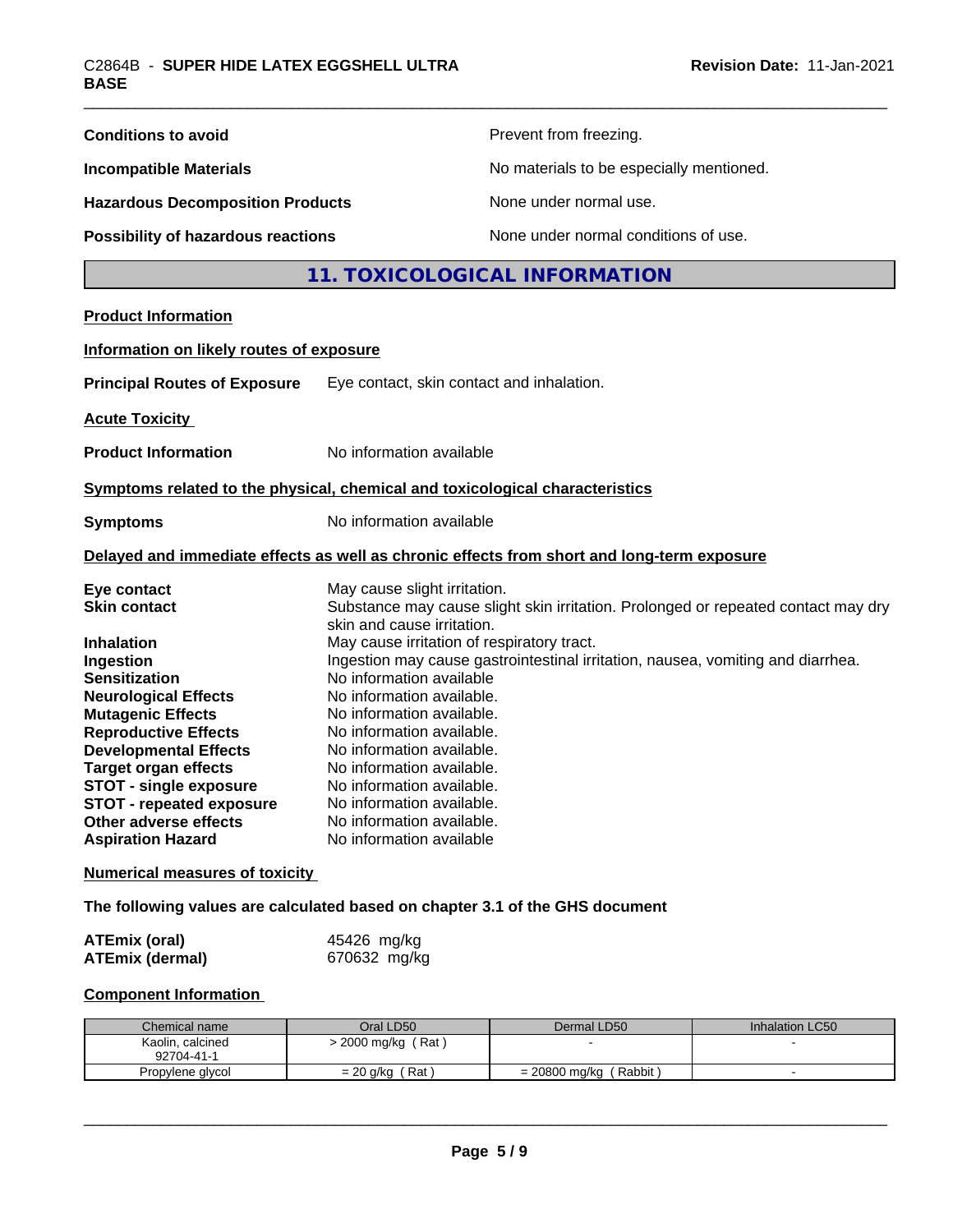| $57-55-6$                                                                                     |                    |                     |  |
|-----------------------------------------------------------------------------------------------|--------------------|---------------------|--|
| Propanoic acid, 2-methyl-,<br>monoester with<br>2,2,4-trimethyl-1,3-pentanediol<br>25265-77-4 | = 3200 mg/kg (Rat) | > 15200 mg/kg (Rat) |  |

# **Chronic Toxicity**

#### **Carcinogenicity**

*The information below indicateswhether each agency has listed any ingredient as a carcinogen:.*

#### **Legend**

IARC - International Agency for Research on Cancer NTP - National Toxicity Program OSHA - Occupational Safety & Health Administration

**12. ECOLOGICAL INFORMATION**

# **Ecotoxicity Effects**

The environmental impact of this product has not been fully investigated.

## **Product Information**

## **Acute Toxicity to Fish**

No information available

# **Acute Toxicity to Aquatic Invertebrates**

No information available

#### **Acute Toxicity to Aquatic Plants**

No information available

#### **Persistence / Degradability**

No information available.

#### **Bioaccumulation**

There is no data for this product.

## **Mobility in Environmental Media**

No information available.

#### **Ozone**

No information available

# **Component Information**

#### **Acute Toxicity to Fish**

Propylene glycol LC50: 710 mg/L (Fathead Minnow - 96 hr.)

# **Acute Toxicity to Aquatic Invertebrates**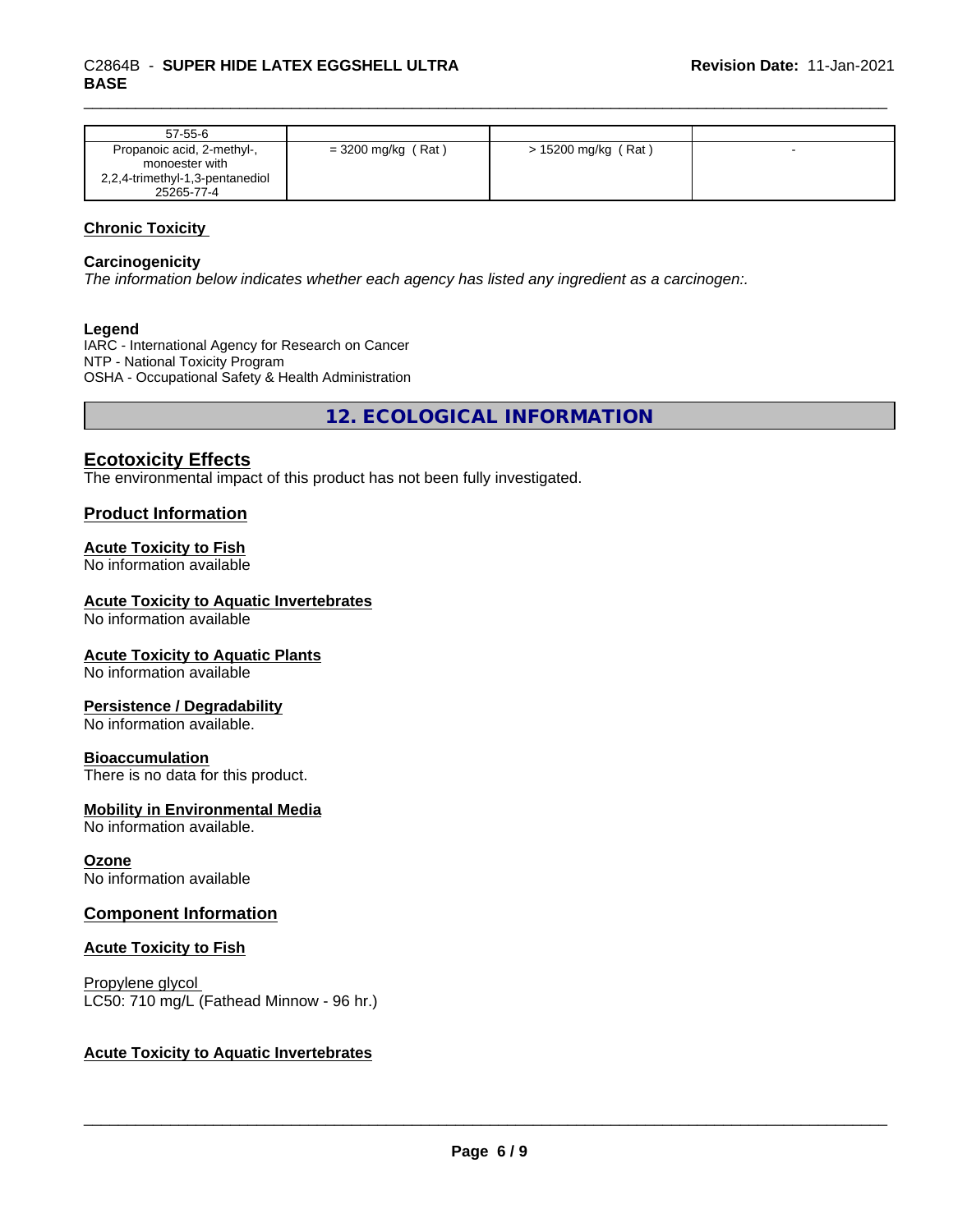#### Propylene glycol EC50: > 10000 mg/L (Daphnia magna - 24 hr.)

# **Acute Toxicity to Aquatic Plants**

No information available

|                              | 13. DISPOSAL CONSIDERATIONS                                                                                                                                                                                               |
|------------------------------|---------------------------------------------------------------------------------------------------------------------------------------------------------------------------------------------------------------------------|
| <b>Waste Disposal Method</b> | Dispose of in accordance with federal, state, and local regulations. Local<br>requirements may vary, consult your sanitation department or state-designated<br>environmental protection agency for more disposal options. |
|                              | 14. TRANSPORT INFORMATION                                                                                                                                                                                                 |
| <b>DOT</b>                   | Not regulated                                                                                                                                                                                                             |
| <b>ICAO / IATA</b>           | Not regulated                                                                                                                                                                                                             |
| <b>IMDG/IMO</b>              | Not regulated                                                                                                                                                                                                             |
|                              | <b>15. REGULATORY INFORMATION</b>                                                                                                                                                                                         |

# **International Inventories**

| <b>TSCA: United States</b> | Yes - All components are listed or exempt. |
|----------------------------|--------------------------------------------|
| <b>DSL: Canada</b>         | Yes - All components are listed or exempt. |

# **Federal Regulations**

## **SARA 311/312 hazardous categorization**

| Acute health hazard               | No. |  |
|-----------------------------------|-----|--|
| Chronic Health Hazard             | Nο  |  |
| Fire hazard                       | N٥  |  |
| Sudden release of pressure hazard | Nο  |  |
| Reactive Hazard                   | Nο  |  |

## **SARA 313**

Section 313 of Title III of the Superfund Amendments and Reauthorization Act of 1986 (SARA). This product contains a chemical or chemicals which are subject to the reporting requirements of the Act and Title 40 of the Code of Federal Regulations, Part 372:

*None*

# **Clean Air Act,Section 112 Hazardous Air Pollutants (HAPs) (see 40 CFR 61)**

This product contains the following HAPs:

*None*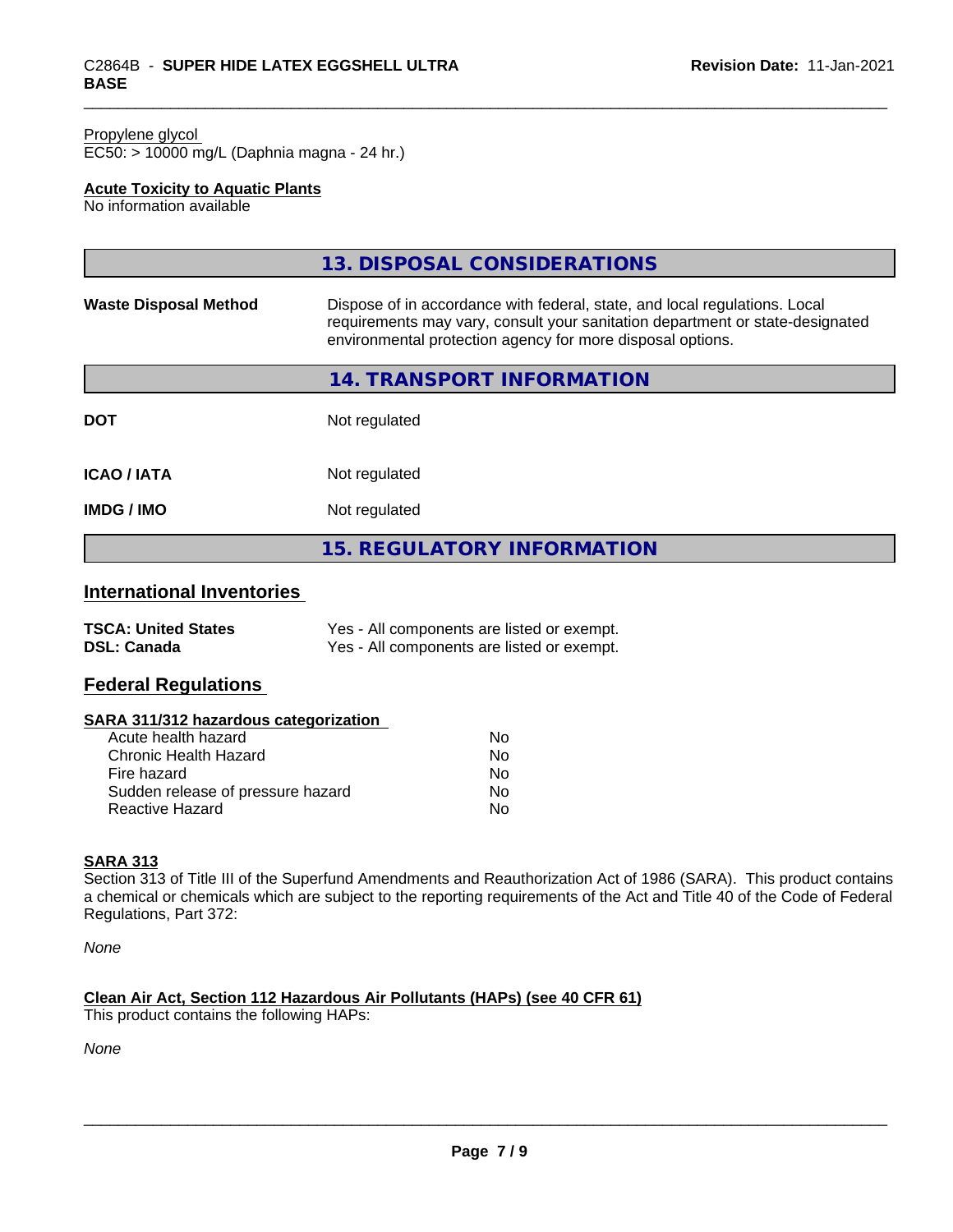# **US State Regulations**

# **California Proposition 65**

**A** WARNING: Cancer and Reproductive Harm– www.P65warnings.ca.gov

#### **State Right-to-Know**

| سhemical ∽<br>name | wa<br>,,,,,, | ------<br>Ne۱<br>$\cdot$<br>. | וו |
|--------------------|--------------|-------------------------------|----|
| ∟ımes<br>:stor     |              |                               |    |

**Legend**

X - Listed

| <b>16. OTHER INFORMATION</b>                                                                                                                          |           |                                                                            |                      |          |  |
|-------------------------------------------------------------------------------------------------------------------------------------------------------|-----------|----------------------------------------------------------------------------|----------------------|----------|--|
| HMIS -                                                                                                                                                | Health: 1 | <b>Flammability: 0</b>                                                     | <b>Reactivity: 0</b> | $PPE: -$ |  |
| <b>HMIS Legend</b><br>0 - Minimal Hazard<br>1 - Slight Hazard<br>2 - Moderate Hazard<br>3 - Serious Hazard<br>4 - Severe Hazard<br>* - Chronic Hazard |           | X - Consult your supervisor or S.O.P. for "Special" handling instructions. |                      |          |  |

*Note: The PPE rating has intentionally been left blank. Choose appropriate PPE that will protect employees from the hazards the material will present under the actual normal conditions of use.*

*Caution: HMISÒ ratings are based on a 0-4 rating scale, with 0 representing minimal hazards or risks, and 4 representing significant hazards or risks. Although HMISÒ ratings are not required on MSDSs under 29 CFR 1910.1200, the preparer, has chosen to provide them. HMISÒ ratings are to be used only in conjunction with a fully implemented HMISÒ program by workers who have received appropriate HMISÒ training. HMISÒ is a registered trade and service mark of the NPCA. HMISÒ materials may be purchased exclusively from J. J. Keller (800) 327-6868.*

 **WARNING!** If you scrape, sand, or remove old paint, you may release lead dust. LEAD IS TOXIC. EXPOSURE TO LEAD DUST CAN CAUSE SERIOUS ILLNESS, SUCH AS BRAIN DAMAGE, ESPECIALLY IN CHILDREN. PREGNANT WOMEN SHOULD ALSO AVOID EXPOSURE.Wear a NIOSH approved respirator to control lead exposure. Clean up carefully with a HEPA vacuum and a wet mop. Before you start, find out how to protect yourself and your family by contacting the National Lead Information Hotline at 1-800-424-LEAD or log on to www.epa.gov/lead.

| <b>Prepared By</b>      | <b>Product Stewardship Department</b><br>Benjamin Moore & Co.<br>101 Paragon Drive<br>Montvale, NJ 07645<br>800-225-5554 |
|-------------------------|--------------------------------------------------------------------------------------------------------------------------|
| <b>Revision Date:</b>   | 11-Jan-2021                                                                                                              |
| <b>Revision Summary</b> | Not available                                                                                                            |